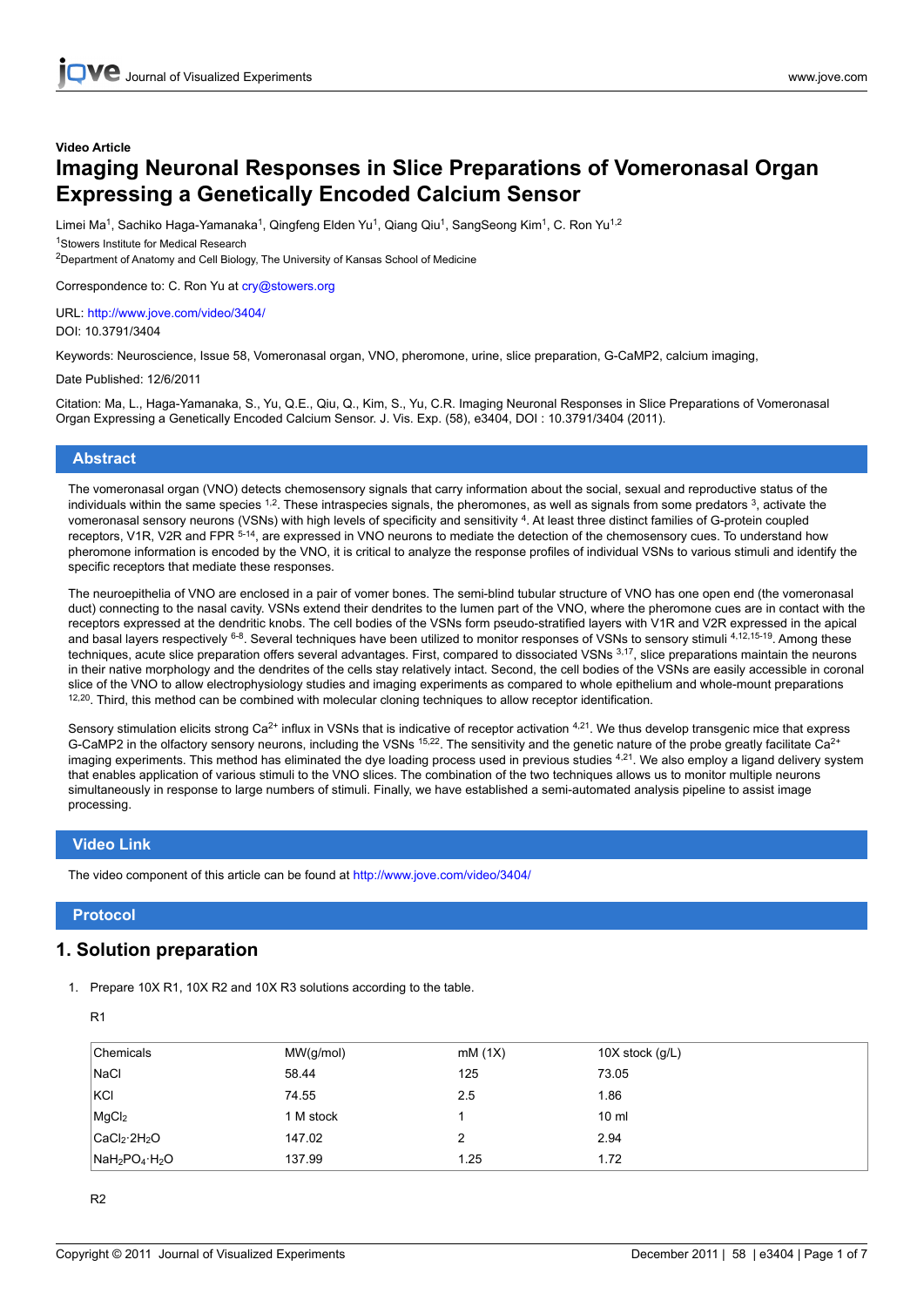**Ve** Journal of Visualized Experiments **and the set of the set of the set of the set of the set of the set of the set of the set of the set of the set of the set of the set of the set of the set of the set of the set of th** 

| Chemical           | MW(g/mol    | (1X)                | stock (q/L, |
|--------------------|-------------|---------------------|-------------|
| .                  | ៶ ວ         | mM                  | ៶ວ          |
| NaHCO <sub>3</sub> | $+01$<br>34 | つに<br>∠IJ<br>$\sim$ |             |

R3

| Chemicals                            | MW(g/mol) | mM(1X) | 10X stock $(g/L)$ |
|--------------------------------------|-----------|--------|-------------------|
| <b>NaCl</b>                          | 58.44     | 125    | 73.05             |
| KCI                                  | 74.55     | 2.5    | 1.86              |
| MgCl <sub>2</sub>                    | 1 M stock | າ      | 20 ml             |
| CaCl <sub>2</sub> ·2H <sub>2</sub> O | 147.02    | 2      | 2.94              |
| <b>HEPES</b>                         | 1 M stock | 5      | 50 ml             |

2. Make 1 liter of mouse artificial cerebro-spinal fluid (mACSF) on the day of the experiment by mixing 100 ml of 10X R1 and 100 ml of 10X R2 in double distilled water (DDW) and add 1.8 g of dextrose (final 10 mM). This preparation method prevents calcium carbonate precipitation at high pH. The osmolarity of mACSF is around 310-315 mOsm/L. Adjust the osmolarity with dextrose or water if necessary. Aerate the solution with Carboxygen gas (95% oxygen and 5% carbon dioxide) for at least 30 minutes before adjusting the pH of the solution to 7.2-7.4.

- 3. Make 1 liter of Ringer's solution on the day of the experiment by mixing 100 ml of 10X R2 and 100 ml of 10X R3 in DDW and add 1.8 g of dextrose (10 mM). The osmolarity and pH of Ringer's solution should be similar to those of the mACSF. Aerate the solution with Carboxygen gas.
- 4. Prepare 4% low melting agarose (LMA) in either mACSF or Ringer's solution. Aliquot the melted agarose in eppendorf tubes and store at 4°C till use. LMA, which is composed of purified polysaccharide, remains fluid at 37°C and solidifies quickly at temperature below 25°C. These properties make it ideal for embedding VNO and live tissue physiology. Other impure materials, such as agar, should not be the choice for live tissue experiment as uncharacterized components may interfere with neuronal response.

5. Prepare pheromone stimuli in Ringer's solution. For mouse urine, 1:100 dilution give rise to robust responses.

# **2. Preparation of VNO slice**

- 1. Before sacrificing the animal, put two tubes of LMA on a heat block and set the temperature to >60°C to melt the agarose. Once the gel liquefies, transfer the tubes to a 37°C heat block.
- 2. Decapitate a G-CaMP2 mouse following CO<sub>2</sub> euthanasia. Cut the mandible bones with scissors to remove the lower jaw. Peel off the ridged upper palate tissue to expose the nasal cavity (**Figure 1A**). Separate the jawbones by inserting a surgical blade between the two front incisors. Carefully remove the jawbones to expose VNO. At this point, the whole VNO can be lifted up from the nasal cavity by holding on the tail bone (**Figure 1B**). Transfer the VNO to cold oxygenated mACSF solution immediately.
- 3. Under dissection scope, separate the two VNOs by using the tip of #5 forceps gently slide along the wall of septal bone (**Figure 1C**). Peel away the vomer bone that encases the VNO tissue. Gently lift the entire VNO tissue from the bone cavity. Extreme care should be taken in this step not to damage the neuroepithelium. Small bone fragments left on the tissue surface must be removed completely before embedding. Fragments left on the tissue may be caught by the cutting blade to pull the tissue out of the agarose block.
- 4. Use the forceps to hold the posterior end of the VNO tissue and gently submerge it into the melted agarose (**Figure 1D**). Quickly cool the tube on ice to solidify the agarose. The embedding and cooling process should take less than 2 minutes.
- 5. VF300 tissue slicer (Precisionary Instruments, Greenville, NC) is used to make sections. Cut the agarose block containing the VNO in shape and glue it to the tissue holder (**Figure 1E and F**). Insert the tissue holder into the metal cylinder and fill the remaining chamber with additional LMA. Once the LMA solidifies on ice, proceed to sectioning immediately. Supply cold oxygenated mACSF into the sectioning chamber and start cutting at 180-200 μm thickness per slice. Adjust the advancing speed and vibration frequency so that the tissue is not compressed during sectioning and VNO does not fall off from the agarose. Collect and transfer the sectioned slices to mACSF incubation chamber (**Figure 2A**). The slices are viable for 6-8 hours in oxygenated mACSF at room temperature. **Figure 2B and C** show DIC and 2-photon images of a G-CaMP2 VNO slice, respectively.

# **3. Imaging chamber set up**

- 1. Place the VNO slice in the middle of the perfusion chamber (Siskiyou, Grants Pass, OR) and hold the slice down with a slice anchor (Warner Instruments, Hamden, CT) (**Figure 3A**). The threads of the anchor should only press against the LMA part of the slice but not the VNO tissue. Oxygenated mACSF is delivered to the perfusion chamber through inlet port at □ 100 μl/sec and the liquid is drained through a suction needle via the outlet port to provide a continuous flow of fresh mACSF (**Figure 3A and B**).
- 2. Fill a 30 ml syringe with Ringer's solution and clamp it to the syringe pump (New Era Pump Systems, Farmingdale, NY). Set the pump speed to 300-600 μl/min to provide a continuous flow of Ringer's solution over the slice (**Figure 3C**).
- 3. Connect the outlet of the Ringer's to a HPLC injection loop (Chromtech, Apple Valley, MN) (**Figure 3D**). Different loop size can be selected for precise control of the volume being delivered. We use a 20 μl loop in our experiments. The injection loop control has two flow routes (**Figure 3E**). At the "load" position, samples can be loaded into the sample loop with a Hamilton precision syringe. Excess sample exits the sample loop through waste outlet. Ringer's solution injected by the syringe pump bypasses the sample loop and goes directly to the outlet, which is connected to the perfusion tip (**Figure 3A and E**). At "injection" position, the pump solution flows through the sample loop and push the stimuli into the outlet (**Figure 3E**). Prior to the imaging experiment, air bubbles should be chased out to ensure smooth flow of the perfusion fluid. Other commercial or custom made injection systems can also be implemented for stimulus delivery.
- 4. Adjust the perfusion tip under a 5X or 10X lens so that the tip is about 1 mm away from the VNO slice.
- When a new perfusion system is setup, it is advisable to measure the sample delay time and duration with fluorescent dye. Load 0.1% rhodamine 6G dye into the sample loop and switch the valve to inject position at 5 seconds after the start of image acquisition (**Figure 3F**). The fluorescent signal is detected between 10-30 seconds. The smooth curve of fluorescent signal also indicates that there is little turbulence generated under the dipping lens and that adequate perfusion of oxygenated mACSF reaches the slice.

# **4. Time lapse imaging**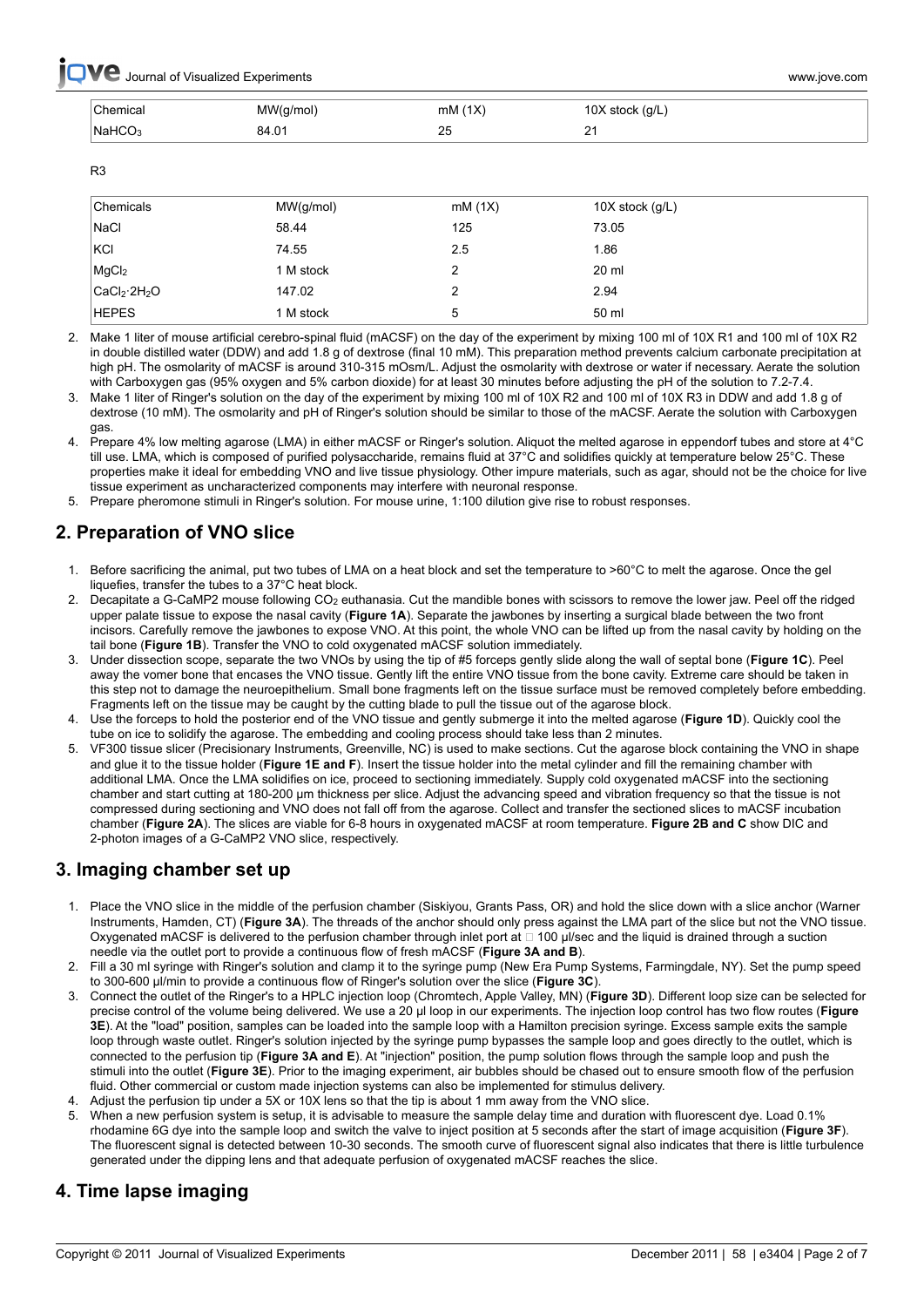[Journal of Visualized Experiments www.jove.com](http://www.jove.com)

- [1. We us](http://www.jove.com)e the Zeiss AxioSkope FS2 microscope with a 10X or 20X water-dipping lens for time lapse imaging. Standard GFP bandpass filter (450-490nm) is used for G-CaMP2 signals. The epifluorescent images are acquired by a CCD camera (Zeiss HRM) with 1X1 or 2x2 binning depending on the expression levels of G-CaMP2.
- 2. Set the acquisition speed to 1 frame per second. Adjust the intensity of the light to minimize bleaching of the G-CaMP2 signals and photo damage to the cells. For each experiment, we normally acquire a 60-frame image stack (□ 60-70 seconds). Switch the valve to injection position at a specific time point (eg, 5 second in **Figure 3F**) for one set of experiment to obtain consistent time delay in all trials.
- 3. Perform a test run using Ringer's solution as the stimulus. Re-adjust the perfusion setup if movement artifact is introduced during sample injection.
- 4. Perform a positive control run with mouse urine diluted at 1:100 in Ringer's solution. The typical maximal ΔF/F value of G-CaMP2 response to mouse urine is around 20-40%. If needed, one can confirm the viability of the slice by delivering 10 mM KCl in Ringer's to stimulate the slices at the end of the experiments.
- 5. Wash the Hamilton syringe in Ringer's solution at least three times after loading one stimulus. Wash the sample loop with Ringer's solution at least three times between different stimuli. These steps prevent cross contamination among different samples.
- 6. Wait for 4-10 min for the VSNs to recover before applying the next stimulus.

## **5. Data analysis**

1. Perform image registration of all the images acquired from one slice. We use a custom-written VBA script in AxioVision (Carl Zeiss, North America) to automate this process. All image frames within the same experiment are registered against a common chosen reference frame with elastic registration (**Figure 4A**). Elastic registration, also known as nonlinear registration, is a category of image registration technique emphasizing the transformation of a target image non-rigidly to a reference image. Here we used the implementation from AxioVision.

This reference frame is chosen arbitrarily from the image stacks.

- 2.Perform image subtraction to identify the responding cells. We use custom written macros in ImageJ v1.42 (<http://rsb.info.nih.gov/ij/>, NIH, Bethesda, MD) to automate this process. A minimal projection image is generated for each stack. Responding cells emerge after the minimal projection is subtracted from the raw stacks (**Figure 4B**).
- 3. Identify region of interest (ROI) from the subtracted stacks and obtain the ROI coordinates using Multi-Measure plugin from ImageJ. Process all stacks for one experiment and save all ROI coordinates in a ROI master list (**Figure 4C**).
- 4. Use the ROI master list to measure cell responses from raw image stacks with custom-written macro and Multi-Measure plugin from ImageJ ( Figure 4D). Plot response curves and heatmap in Matlab (Mathworks Inc., Natick, MA).

## **6. Representative Results**

An example of the VNO imaging experiment using urine samples collected from four individual mice is shown in **Figure 5**. The slice responds to urine stimulation with diverse patterns of activation. About 80 cells are identified showing response to at least one of the urine stimuli and their response ΔF/F values are plotted in the heatmap (**Figure 5A**). The response traces of cells 1, 2 and 3 are plotted in **Figure 5B** showing the time course activation by urine stimuli. Cell 1 displays response to both female urine samples but not the male samples, whereas cell 2 shows the opposite patterns of activation and responds to both male samples only. Cell 3 is activated by both individual male and female samples. Cells 1 and 2 show characteristic response to sex specific cues in the urine <sup>15</sup>.



**Figure 1** Schematic illustration of VNO dissection process. **A.** The anatomical location of VNO in the mouse head. The head of a G-CaMP2 mouse has been dissected and is laid upside down with the soft tissue removed from the palate to expose the VNO. Inlet shows a fluorescent image of the same picture. The neuroepithelia of the VNO are bright green. **B.** A side view of the isolated VNO that is enclosed in the vomer bone (top) and the fluorescent image of the same VNO (bottom). **C.** A coronal view of the VNO and dissection process. One VNO is separated from the septum and the vomer bone can then be removed to extricate the neuroepithelium. **D.** VNO is embedded into LMA. **E.** The embedded block is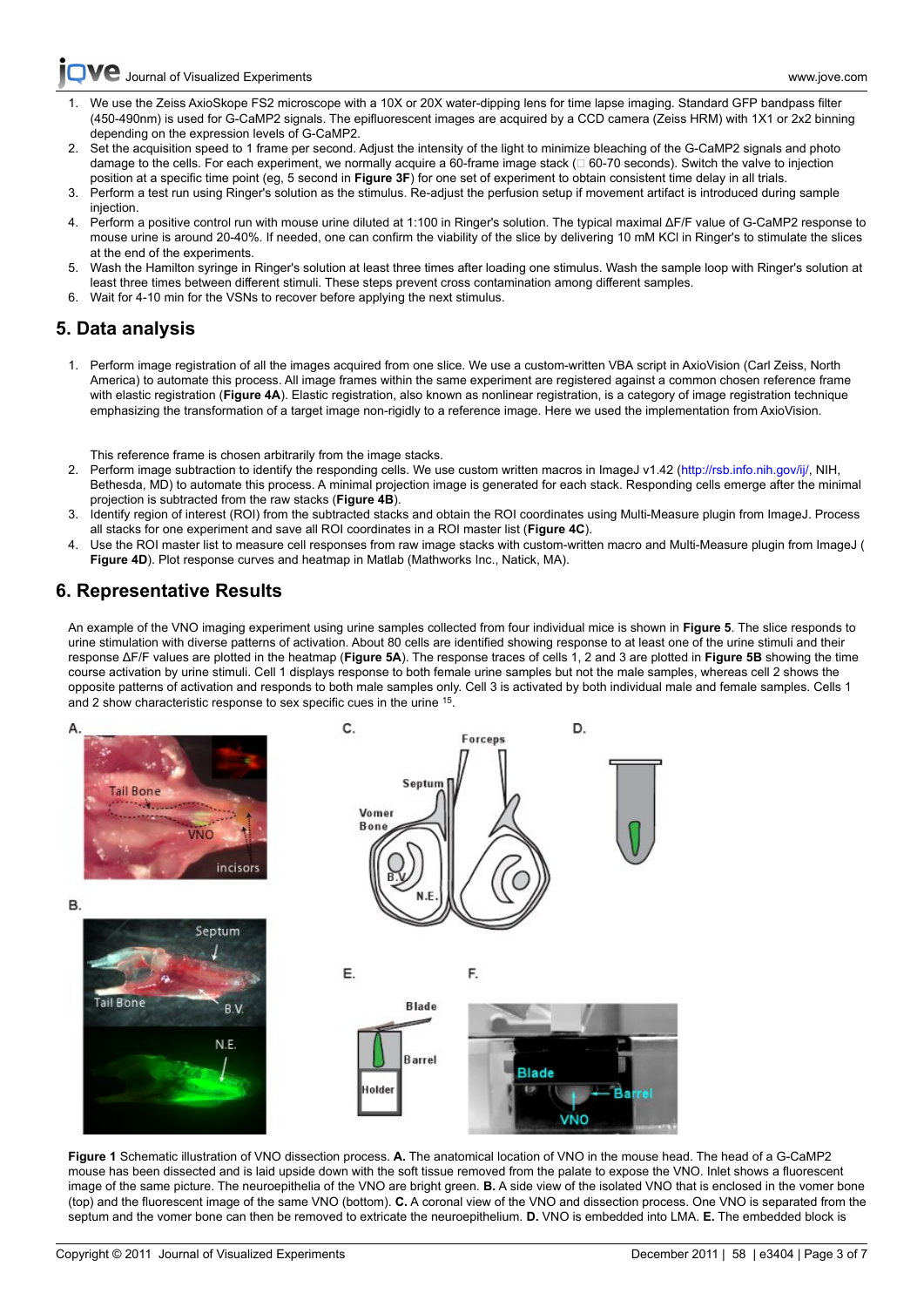**C** [Journal of Visualized Experiments www.jove.com](http://www.jove.com)

[glued to th](http://www.jove.com)e tissue holder for sectioning. The tissue holder is advanced at 180-200 μm per slice pushing the agarose block out of the metal barrel for sectioning. The cutting blade is positioned closely to the metal barrel. **F.** Side view of the VF300 tissue slicer system. B.V., blood vessel. N.E., neuroepithelium.



**Figure 2** VNO slices. **A.** VNO slices are maintained in oxygenated mACSF at room temperature. **B.** A DIC picture of the VNO slice. **C.** A 2-photon image of the VNO from G-CaMP2 mouse. Scale bar, 50 μm.



**Figure 3** Illustration of perfusion system setup. **A.** A typical perfusion chamber with inlet and outlet. VNO slice is positioned in the center of the chamber and pressed down with a tissue anchor. The middle threads are removed from the tissue anchor so that the VNO tissue is not pressed. **B.** The perfusion chamber is placed on microscope stage under the dipping objective. The mACSF inlet, suction outlet and perfusion tip are indicated. **C.** The single barrel syringe pump provides continuous flow of Ringer's through the perfusion tip. **D.** The HPLC injection loop system is adopted for convenient stimulus sample loading and injection. **E.** Schematic illustration of the flow directions at loading and injection positions. Ringer's, green. Stimulus sample, magenta. Arrows indicate direction of flow. **F.** Delay and wash off time measurement of the perfusion system. Rhodamine 6G fluorescent dye is loaded to the sample loop and the valve is switched to the injection position at 5th second, which is indicated with an arrow. The fluorescent signal change is detected between 10-30 seconds and diminishes afterwards.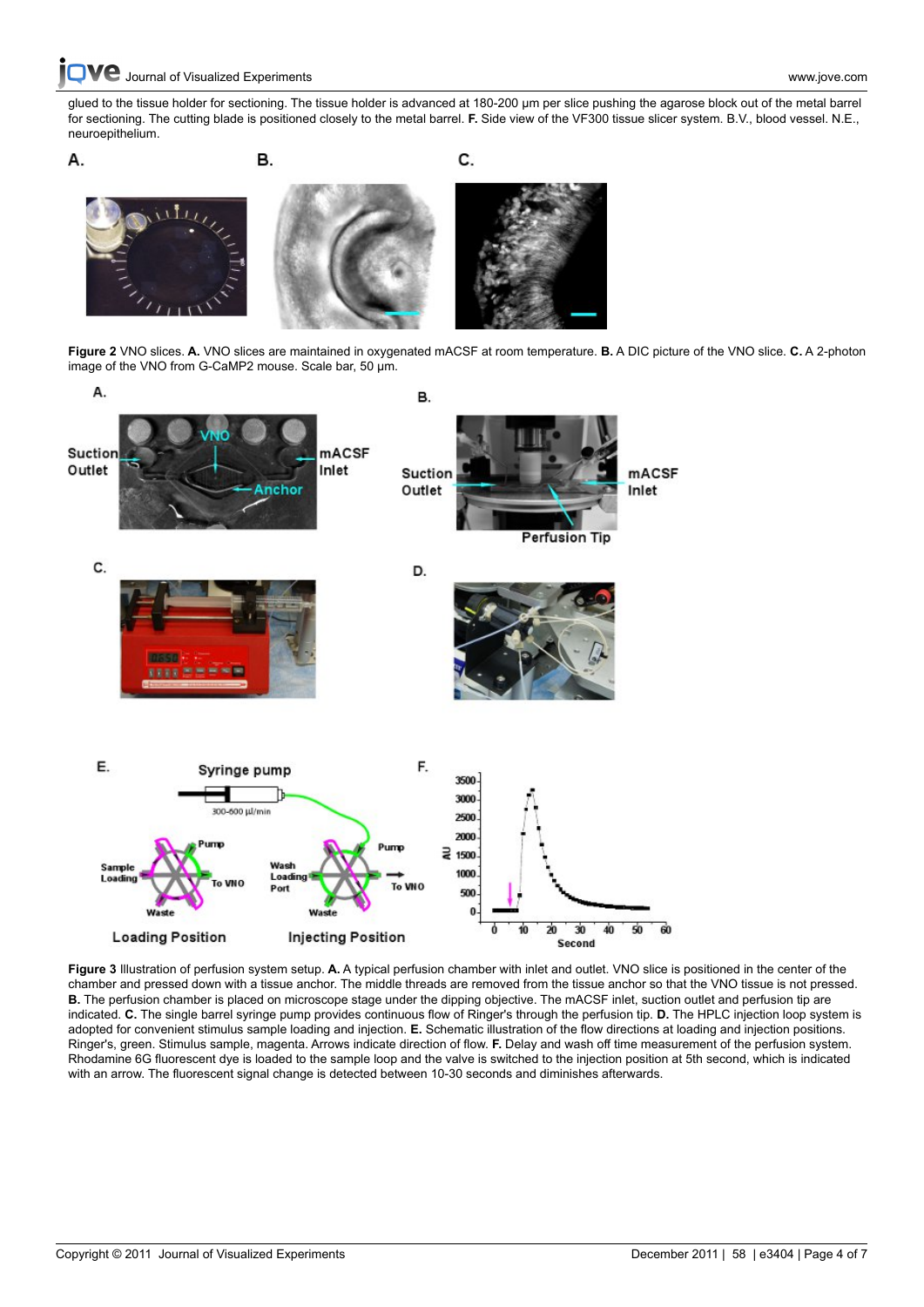#### A. Image Registration of All Stacks **B. Image Processing of Each Stack**



**Figure 4** Image processing pipeline. **A.** All image frames for one slice are registered against a reference frame. **B.** Subtraction of minimal projection of a stack from its raw frames. Responding cells become prominent after subtraction. **C.** ROIs are selected and their coordinates are compiled into master list. **D.** Measurement of responding cells using ROI master list from raw stack.



**Figure 5** A representative G-CaMP2 VNO imaging experiment. **A.** The ΔF/F response heatmap from a slice stimulated with individual male and female urine. Urine samples are collected from individual male and female mice. X-axis, responding cells identified from the slice. Y-axis, urine samples used in the experiment. Color bar indicates the ΔF/F value. **B.** Response time course of 3 representative cells marked in A. Arrows indicate the time of stimulus application. F-FVB, female FVB; F-CBA, female CBA; M-FVB, male FVB; M-BL6, male C57BL/6.

|  | Table of specific reagents and equipment: |  |  |
|--|-------------------------------------------|--|--|
|  |                                           |  |  |

| Name of the reagent          | Company                    | Catalogue number | <b>Comments (optional)</b> |
|------------------------------|----------------------------|------------------|----------------------------|
| perfusion chamber            | Siskiyou                   | PC-H             | horizontal                 |
| slice hold-down              | Warner Instruments         | SHD-22CL         |                            |
| perfusion port holder        | ALA scientific, Inc.       | MPIOH-S          |                            |
| syringe pump                 | New Era Pump Systems, Inc. | <b>NE-300</b>    |                            |
| low pressure injection valve | Chromtech                  | $V-451$          |                            |
| PEEK tubing                  | Chromtech                  | 1531             | 1/16" OD, 0.25mm ID        |
| PEEK sample loop             | Chromtech                  | 1803             | $20 \mu L$                 |
| Hamilton syringe             | Chromtech                  | 80630            | 100 µL                     |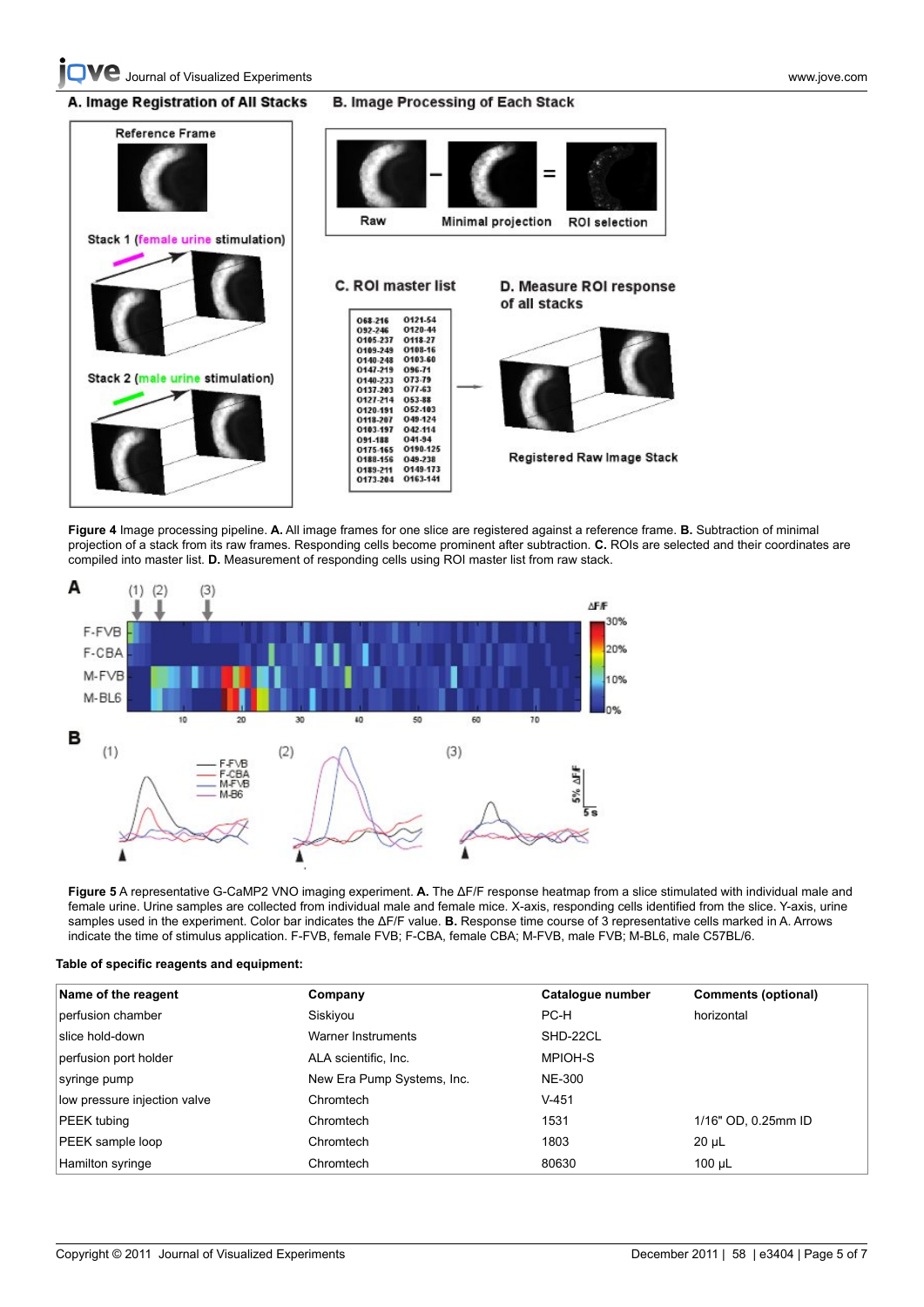## **[Discus](http://www.jove.com)sion**

The majority of the vomeronasal receptors (VRs) remain as orphan receptors since their discovery by Dulac and Axel <sup>5</sup>. The pheromone ligands for these chemosensory receptors and their roles in mediating animal behaviors are not well understood. Until now, only one pair of ligand/receptor, the ESP1 peptide and its cognate receptor, Vmn2r116 (V2Rp5), has been identified and shown to convey specific social information <sup>19,23</sup>. Another receptor, V1rb2, has been shown to respond to 2-heptanone, which presumably is enriched in urine from female mice <sup>24</sup>. However, the specific information conveyed by this ligand remains unclear. The method we have developed here enables the characterization of VNO neuron responses to a large number of stimuli and the analysis of patterns of activation. By using this method, we have found that cells show specific responses to male or female urine and that there may be dedicated cells functioning to recognize sex specific pheromone cues <sup>15</sup>. The VR expressed on these cells are yet to be identified. The imaging method described here not only allows the screening of pheromone ligands present in the urine, but also facilitate the identification of the specific receptors that respond to pheromone cues.

G-CaMP family of calcium sensors have been used in a variety of animal systems and their signals have been shown to correlate well with calcium transients <sup>25-28</sup>. The use of genetically-encoded sensor provides a sensitive readout of the neuronal responses and allows specific expression of the sensor in targeted tissue and cell type. The genetically-encoded sensors also make it possible for chronic imaging in live animals. Traditionally, synthetic calcium dyes have been used to monitor calcium response. The dye loading procedures are inevitably invasive and often cause damage to tissues. Uneven loading and limited penetration of the dye in the tissue also significantly affect the detection of the calcium signals.

In our experiment using G-CaMP2 mice, we find that the amplitude of the responses is on par with, or better than, calcium-dye loading methods in slice preparations. The VNO slices can be maintained in a healthy condition for hours after sectioning thus allow the analyses of large number of stimuli in one experiment. However, genetically encoded sensors often contain protein domains that can potentially interact with cellular components to alter response patterns or even affect the normal development of the organism. One must be cautious when a new sensor is introduced into a system. Careful examination of the targeted tissue is required. In our previous studies, we have examined the G-CaMP2 mice for their innate behaviors, the electrophysiological properties of the VNO neurons and the projection patterns of the olfactory sensory neurons <sup>15</sup>. None of these aspects are affected in G-CaMP2 mice. Nevertheless, using transgenic animals does incur additional cost for animal maintenance and genotyping. In addition, experiments are limited to the available lines generated. These are the factors that need to be taken into consideration when designing experiments.

#### **Disclosures**

No conflicts of interest declared.

#### **Acknowledgements**

We thank Andrea Moran together with members of Lab Animal Service Facility (LASF) at Stowers Institute for their excellent support on animal husbandry and technical services. This work is supported by funding from Stowers Institute and the NIH (NIDCD 008003) to CRY. The content is solely the responsibility of the authors and does not necessarily represent the official views of the National Institute on Deafness and Other Communication Disorders or the National Institutes of Health. U.S. patent pending for the tetO-G-CaMP2 mice for Stowers Institute, CRY and LM.

## **References**

- 1. Birch, M.C. *Pheromones.*, North-Holland Pub. Co. & American Elsevier Pub. Co., (1974).
- 2. Wyatt, T.D. *Pheromones and animal behaviour : communication by smell and taste.* Cambridge University Press, (2003).
- 3. Papes, F., Logan, D.W., & Stowers, L. The vomeronasal organ mediates interspecies defensive behaviors through detection of protein pheromone homologs. *Cell.* **141**, 692-703, doi:10.1016/j.cell.2010.03.037 (2010).
- 4. Leinders-Zufall, T., *et al*. Ultrasensitive pheromone detection by mammalian vomeronasal neurons. *Nature.* **405**, 792-796, doi:10.1038/35015572 (2000).
- 5. Dulac, C. & Axel, R. A novel family of genes encoding putative pheromone receptors in mammals. *Cell.* **83**, 195-206 (1995).
- 6. Herrada, G. & Dulac, C. A novel family of putative pheromone receptors in mammals with a topographically organized and sexually dimorphic distribution. *Cell.* **90**, 763-773 (1997).
- 7. Matsunami, H. & Buck, L.B. A multigene family encoding a diverse array of putative pheromone receptors in mammals. *Cell.* **90**, 775-784 (1997).
- 8. Ryba, N.J. & Tirindelli, R. A new multigene family of putative pheromone receptors. *Neuron.* **19**, 371-379 (1997).
- 9. Pantages, E. & Dulac, C. A novel family of candidate pheromone receptors in mammals. *Neuron.* **28**, 835-845 (2000).
- 10. Zhang, X., Rodriguez, I., Mombaerts, P., & Firestein, S. Odorant and vomeronasal receptor genes in two mouse genome assemblies. *Genomics.* **83**, 802-811, doi:10.1016/j.ygeno.2003.10.009 (2004).
- 11. Liberles, S.D., *et al*. Formyl peptide receptors are candidate chemosensory receptors in the vomeronasal organ. *Proc. Natl. Acad. Sci. U.S.A.* **106**, 9842-9847, doi:10.1073/pnas.0904464106 (2009).
- 12. Riviere, S., Challet, L., Fluegge, D., Spehr, M., & Rodriguez, I. Formyl peptide receptor-like proteins are a novel family of vomeronasal chemosensors. *Nature.* **459**, 574-577, doi:10.1038/nature08029 (2009).
- 13. Yang, H., Shi, P., Zhang, Y.P., & Zhang, J. Composition and evolution of the V2r vomeronasal receptor gene repertoire in mice and rats. *Genomics.* **86**, 306-315, doi:10.1016/j.ygeno.2005.05.012 (2005).
- 14. Rodriguez, I., Del Punta, K., Rothman, A., Ishii, T. & Mombaerts, P. Multiple new and isolated families within the mouse superfamily of V1r vomeronasal receptors. *Nat. Neurosci.* **5**, 134-140, doi:10.1038/nn795 (2002).
- 15. He, J., Ma, L., Kim, S., Nakai, J., & Yu, C.R. Encoding gender and individual information in the mouse vomeronasal organ. *Science.* **320**, 535-538, doi:10.1126/science.1154476 (2008).
- 16. Holy, T.E., Dulac, C., & Meister, M. Responses of vomeronasal neurons to natural stimuli. *Science.* **289**, 1569-1572 (2000).
- 17. Chamero, P., *et al*. Identification of protein pheromones that promote aggressive behaviour. *Nature.* **450**, 899-902, doi:10.1038/nature05997 (2007).